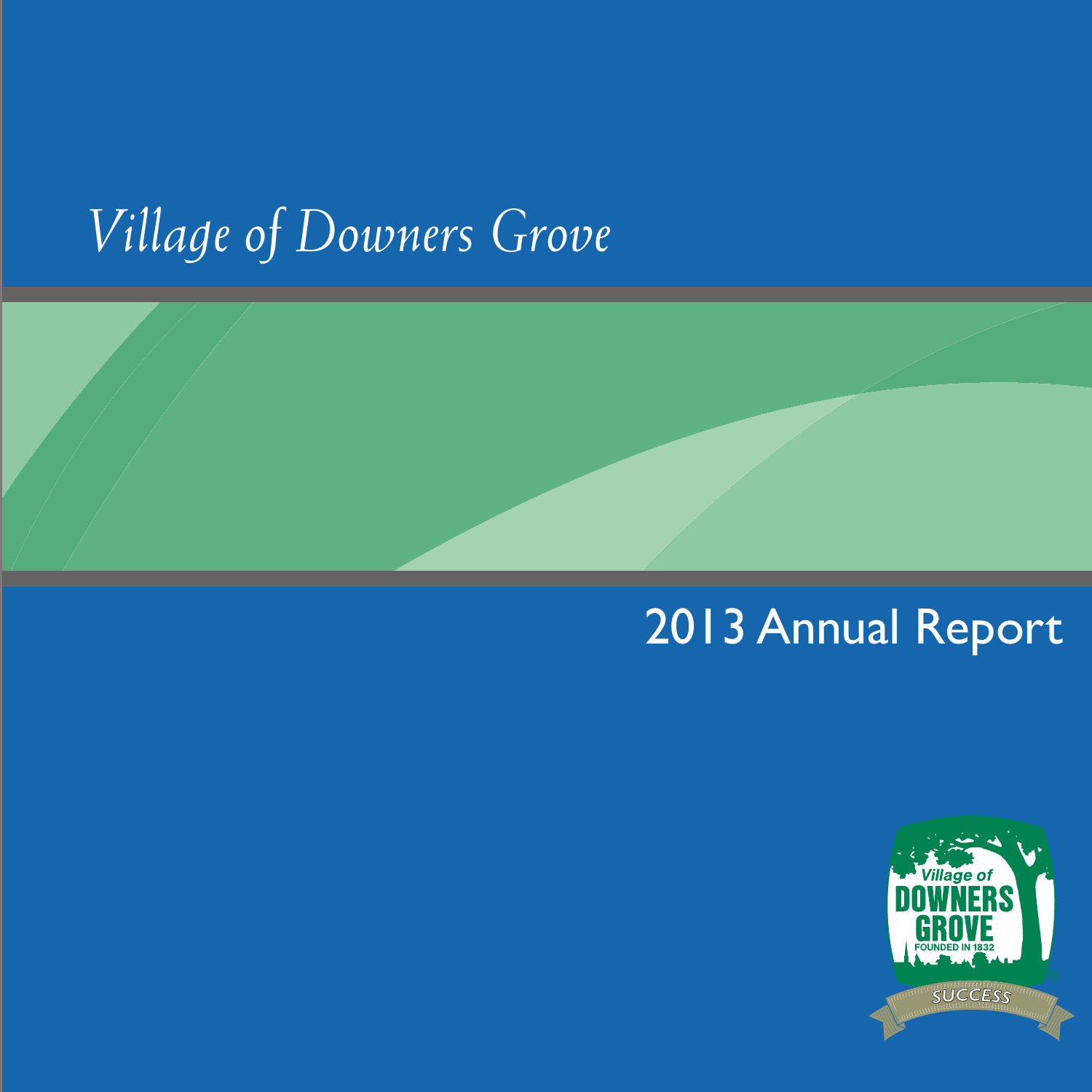# *VILLAGE MANAGER'S MESSAGE*

The 2013 Annual Report highlights the key accomplishments and significant measurable results of the past year. The achievements featured support the following goals of the Long Range Plan:

- Steward of Financial and Environmental Sustainability
- Exceptional Municipal Services
- Top Quality Infrastructure
- Strong, Diverse Local Economy
- Continual Innovation

The Village achieved significant results consistent with these goals, in addition to being recognized as a leader among municipalities. The many accomplishments of 2013 include implementation of the Stormwater Utility, \$20 million invested in infrastructure projects and successful efforts to attract and retain businesses.

The Village was also recognized for outstanding achievement in several areas including a Distinguished Budget Award, the 2013 Illinois Governor's Sustainability Award and the Clean Cities Coalition Green Fleet Award.

The successes of 2013 are the direct result of input and participation by the citizens of Downers Grove, effective Village Council leadership, and cooperative interactions among professional staff members in all departments.

Sincerely,

David Fieldman Village Manager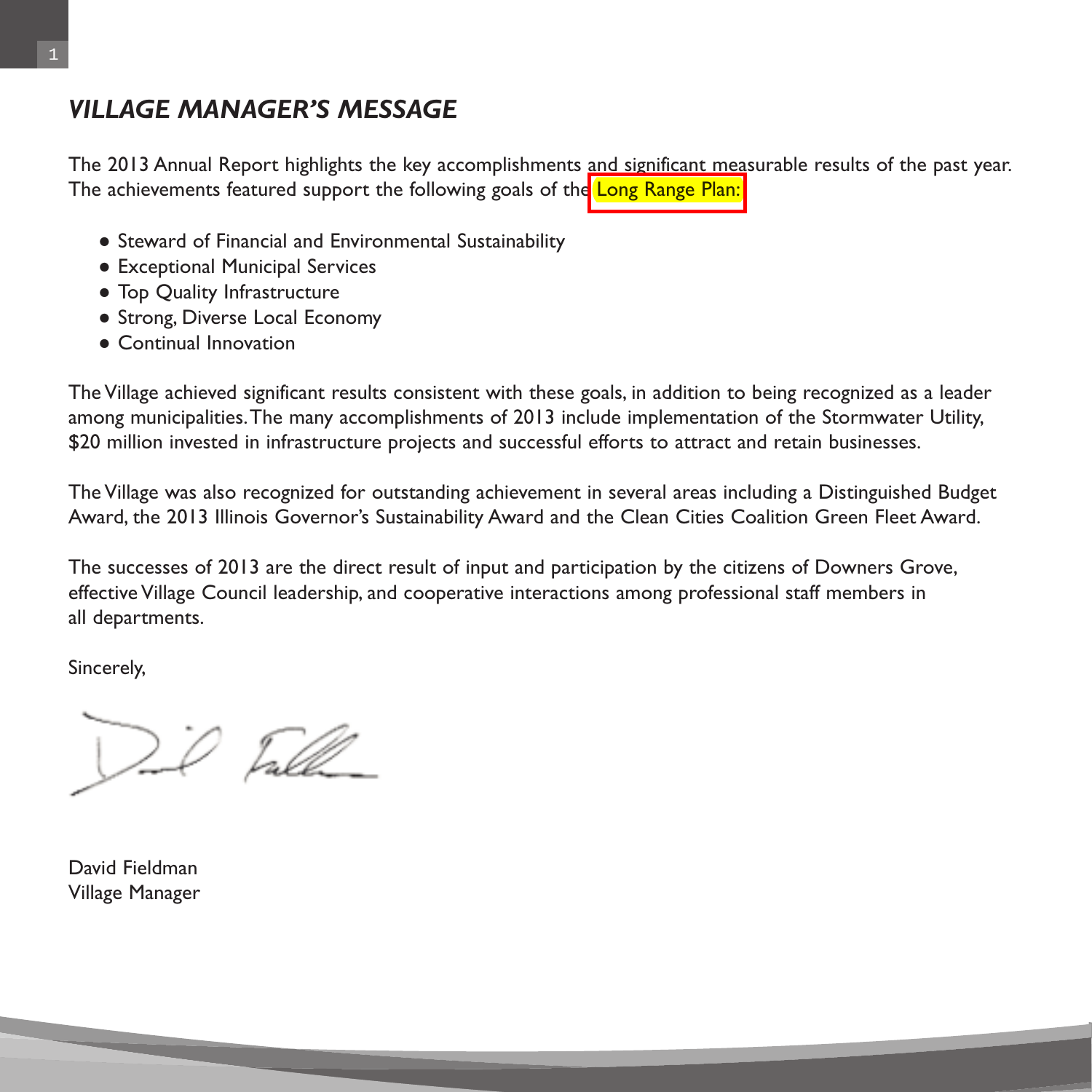# *VILLAGE LEADERSHIP*







*Commissioner Sean Patrick Durkin*



*Commissioner Geoff Neustadt*



*Commissioner Robert T. Barnett*



*Commissioner Becky Rheintgen*



*Commissioner David S. Olsen*



*Commissioner Greg Hosé*

*Mayor*  Martin T. Tully

#### *Commissioners*

Sean Patrick Durkin, Geoff Neustadt, Robert T. Barnett, Becky Rheintgen, David S. Olsen, Greg Hosé Village Manager - David Fieldman

#### *Directors*

Deputy Village Manager Michael Baker, Village Attorney Enza Petrarca, Village Clerk April Holden, Communications Director Douglas Kozlowski, Emergency Management Coordinator Mary Pratt, Finance Director Judy Buttny, Director of Community Development Tom Dabareiner, Police Chief Robert Porter, Fire Chief James G. Jackson, Sr., Director of Public Works Naneil Newlon, Director of Information Services Liangfu Wu, Director of Human Resources Dennis Burke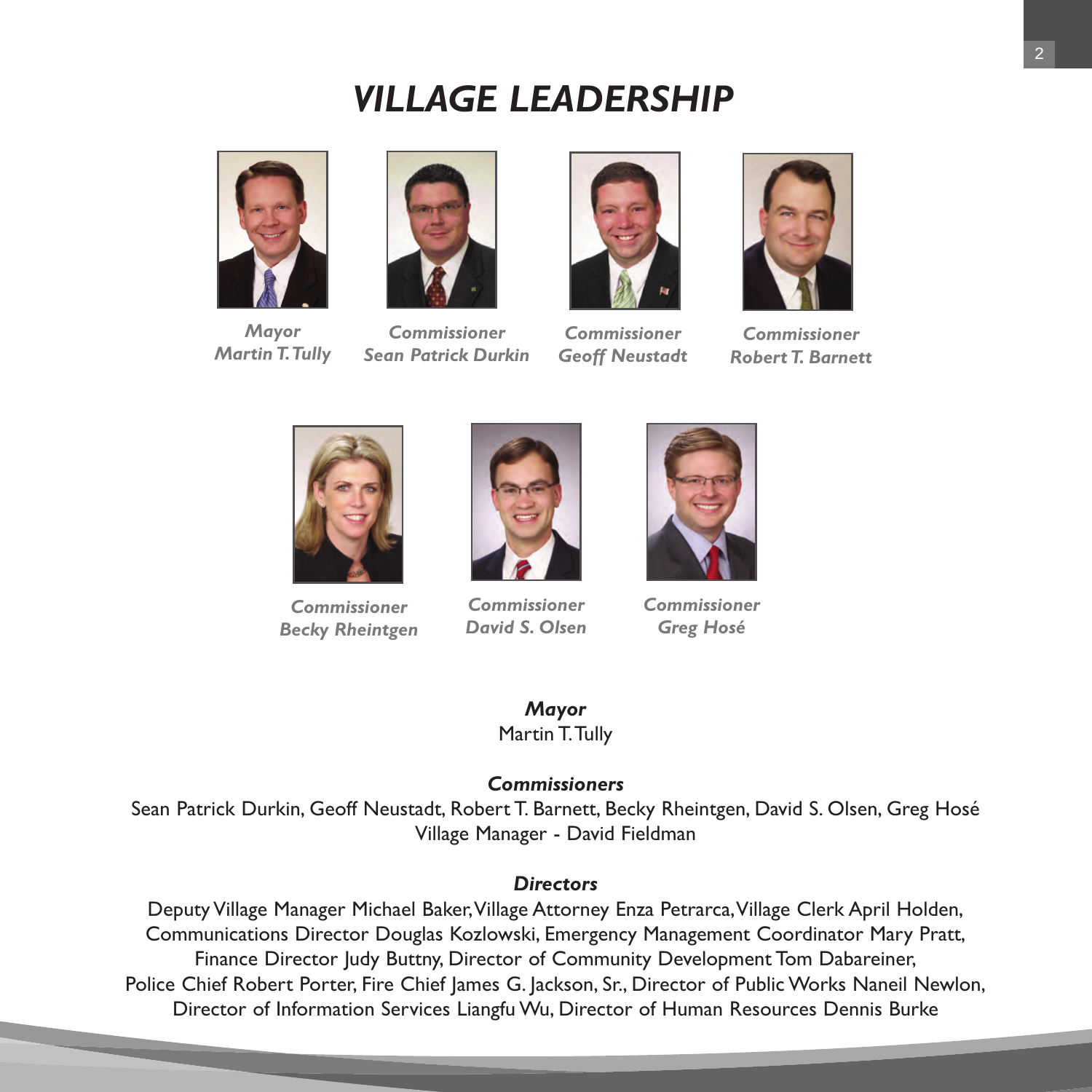# *I. STEWARD OF FINANCIAL AND ENVIRONMENTAL SUSTAINABILITY*

#### **Standard & Poor's (S&P) AAA Bond Rating**

In September, the Village of Downers Grove received a AAA bond rating from Standard & Poor's (S&P), the highest rating issued by the agency. The ratings upgrade from AA+ came as the Village sought to refinance its 2005 series bonds.

The S&P Summary Report cites the following as factors which contribute to Downers Grove's economic stability:

- Strong management conditions, with a consistent track record of balanced budgets;
- Very strong budgetary flexibility, with 2012 audited reserves at 41% of general fund expenditures;
- Adequate budgetary performance, which takes into account capital spending S&P considers to be aggressive;
- Very strong liquidity providing very strong cash levels to cover both debt service and expenditures;
- Strong economy, which benefits from participation in the broad and diverse economy of Chicago.

All Downers Grove residents and businesses benefit from this as the Village will be able to refinance bonds at a lower cost.

#### **Refunded Downtown TIF Bonds and Library Bonds**

With the announcement of the elevated S&P bond rating, the Village refinanced \$8.5 million in General Obligation Bonds issued in 2005 for the Downtown TIF District. The refinancing saved approximately \$478,000. The Village saves money by reducing the annual payments on the bonds due to interest rates that are lower now than when the bonds were issued. The bond refinancing saved the Downtown TIF Fund approximately \$90,000 per year in debt service payments.

In the first quarter of 2013 the Village completed the refinancing of library bonds, saving \$132,000. In all, the Village saved \$610,000 in 2013 due to bond refinancing.

#### **Increased General Fund Balance**

The General Fund balance increased by about \$820,000. These dollars can now be used for infrastructure and public safety related needs.

#### **Obtained FEMA Reimbursement for Flood**

The flood of April 2013, caused damage to hundreds of properties in Downers Grove and many more in neighboring communities. President Obama issued a Disaster Declaration for DuPage County so that affected residents could apply for individual assistance for temporary housing, home repairs and other disaster related expenses.

Expenses incurred by the Village during the flood period were offset by a FEMA grant of \$100,453 to help cover flood related expenses.





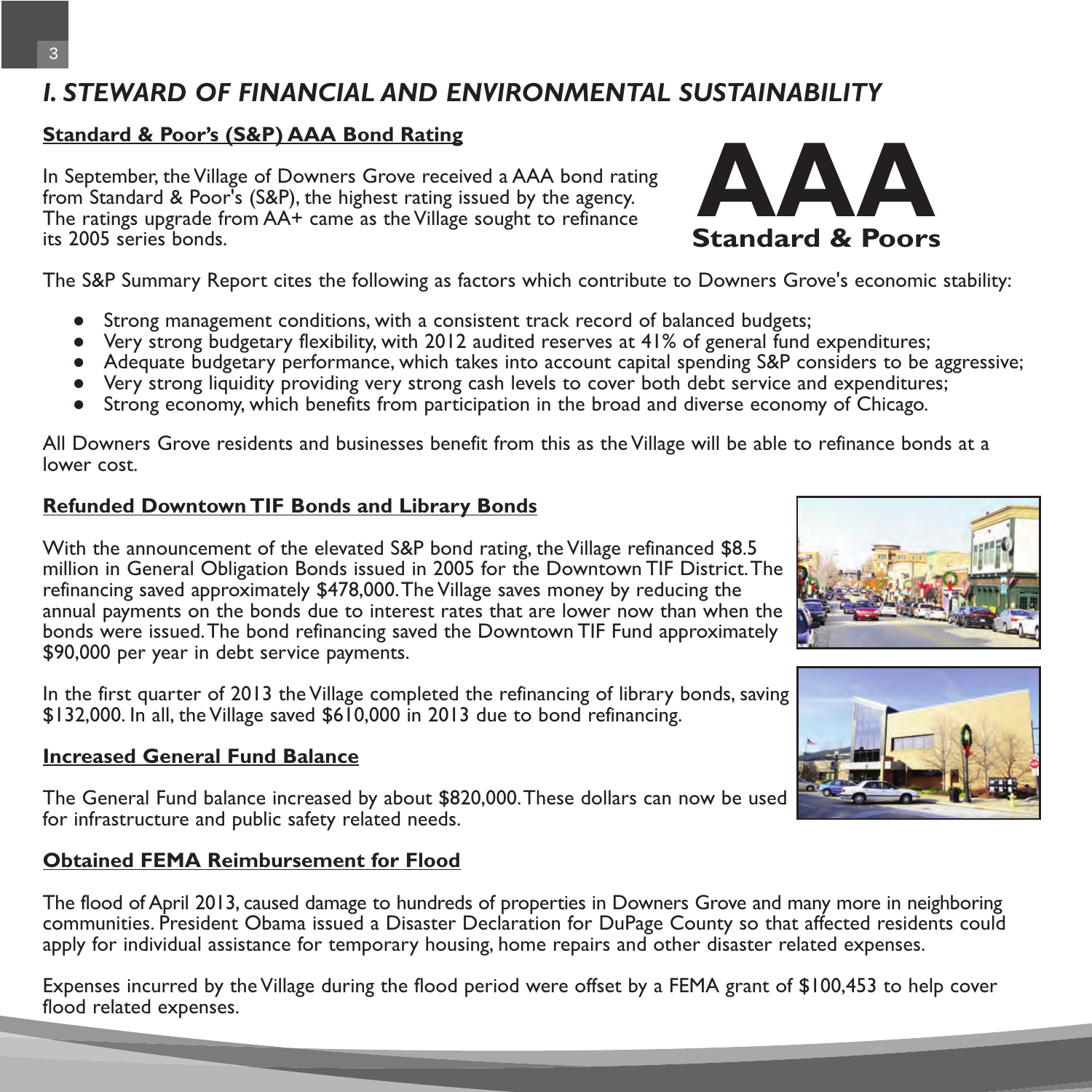# **II. EXCEPTIONAL MUNICIPAL SERVICES**

### **LEAN Approach Results**

LEAN is an approach to process improvement used by many organizations to increase efficiency and reduce costs. In 2013, the Village used LEAN to provide the same or better service at less cost in the following areas:

- *Street Sweeping:* A private contractor now performs this service using advanced equipment, that has improved street
	- appearance and the quality of stormwater and reduced Village staff involvement in the process.
- *Mobile Phone Contract:* Through a competitive bid process, the Village lowered the cost of mobile phone service. The new agreement with AT&T saves the Village \$12,000 per year.
- *Electrical License Testing:* In 2013, testing and licensing procedures for electrical contractors was shifted to an outside process developed and administered by the International Code Council (ICC) and Pearson VUE, a private testing company, at no cost to the Village. This outsourcing allows for ICC approved testing standards and results while saving many hours of staff time.
- **New Electricity Supply Contract:** The Village took advantage of low pricing in the energy market and reduced the cost of electricity for revenue generating facilities, including the parking deck, water pumping stations, train station, and rental properties. The rate of \$0.04719/kwh with new vendor MC Squared Energy Services will save the Village \$11,000 per year.





# **PEARSON VUE**

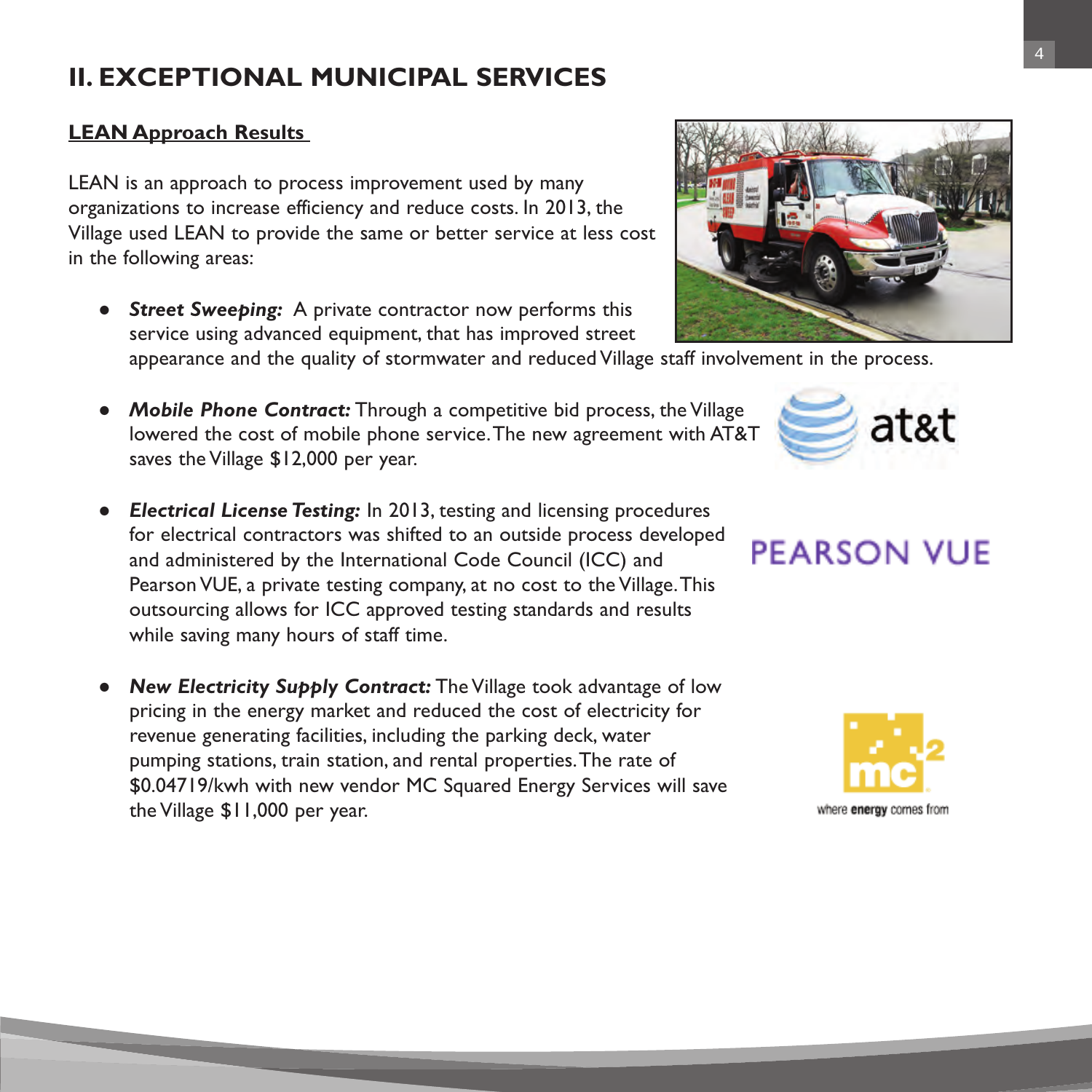

The **Historic Building Survey** documents and evaluates each building and site within four areas of the Village to determine its architectural and historic significance. Potential landmark eligibility or historic district designations are also noted.

The data collected was used to prepare a historic architectural resources report, funded in part by a \$15,000 grant from the state of Illinois Certified Local Government program, which recognizes and supports local historic preservation activities. The report will assist the Village in answering questions from property owners about the historical significance of their property and assist those who wish to voluntarily landmark their property.

### **Partnerships**

● *Approved Park District Fleet Maintenance Agreement* Downers Grove operates a fleet services facility for vehicle maintenance and has agreements with Grade School District 58 and SEASPAR to provide upkeep and repair services. Because these agreements have successfully reduced costs, the Downers Grove Park District became a new partner for similar services in 2013. The agreement allows the Park District to have a limited number of vehicles maintained by the Village.



your chance to play

*Joint Newsletter Delivery with Park District and District 58* The Village, Park District and Grade School District 58 formed a partnership to share in the delivery cost of their respective print publications. Joint delivery with these partner agencies saves a total of \$13,000 annually by eliminating higher individual bulk mail costs.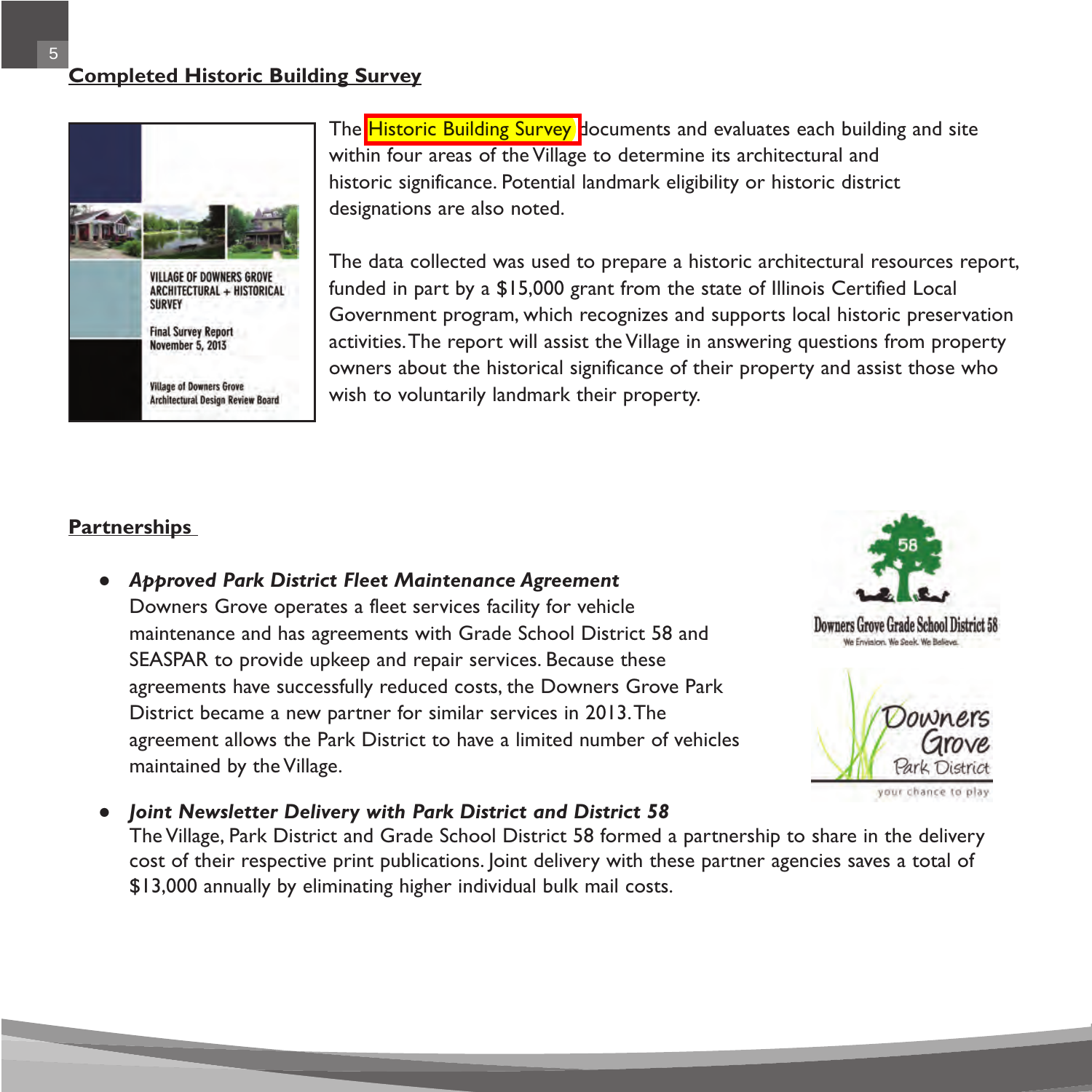# ● *Began Dispatching Sanitary District Calls*

Under the terms of this agreement, calls for the Downers Grove Sanitary District will be answered by the Village Operations Center (VOC). This partnership results in a \$3,000 savings for the Sanitary District and has improved the working relationship with the Village.

#### ● *Hosted School Safety Town Hall Meeting*

In February, the Downers Grove Fire and Police Departments and Downers Grove Grade School District 58 partnered together to share with the community an overview of safety and security measures in place in the schools, as well as consider other procedures to implement in the future.

#### **Launched Special Needs ID Program**

The Downers Grove Police Department developed a Special Needs Identification Program for Downers Grove residents who may be at risk

of becoming confused, disoriented, lost, or missing. Persons of any age that suffer from Alzheimer's, dementia, Down syndrome, autism or those at risk of wandering and have communication difficulties are eligible to participate.

The program enables police to make faster identifications, reunite family members quicker, and provide help to people with special needs.

#### **Hosted Stormwater Education Workshops**

The Village hosted Stormwater Education Workshops for residents and businesses. The purpose of these workshops was to educate the public about water conservation strategies, stormwater management, and the different types of incentives Downers Grove property owners can employ to reduce their Stormwater Utility Fee. This was a cooperative effort with the Conservation Foundation and both sessions were well attended.



# **School Safety and Security: Overview** and next steps Presented by District 58 and community partners in safety February 6, 2013 **Downers Grove Village Hall**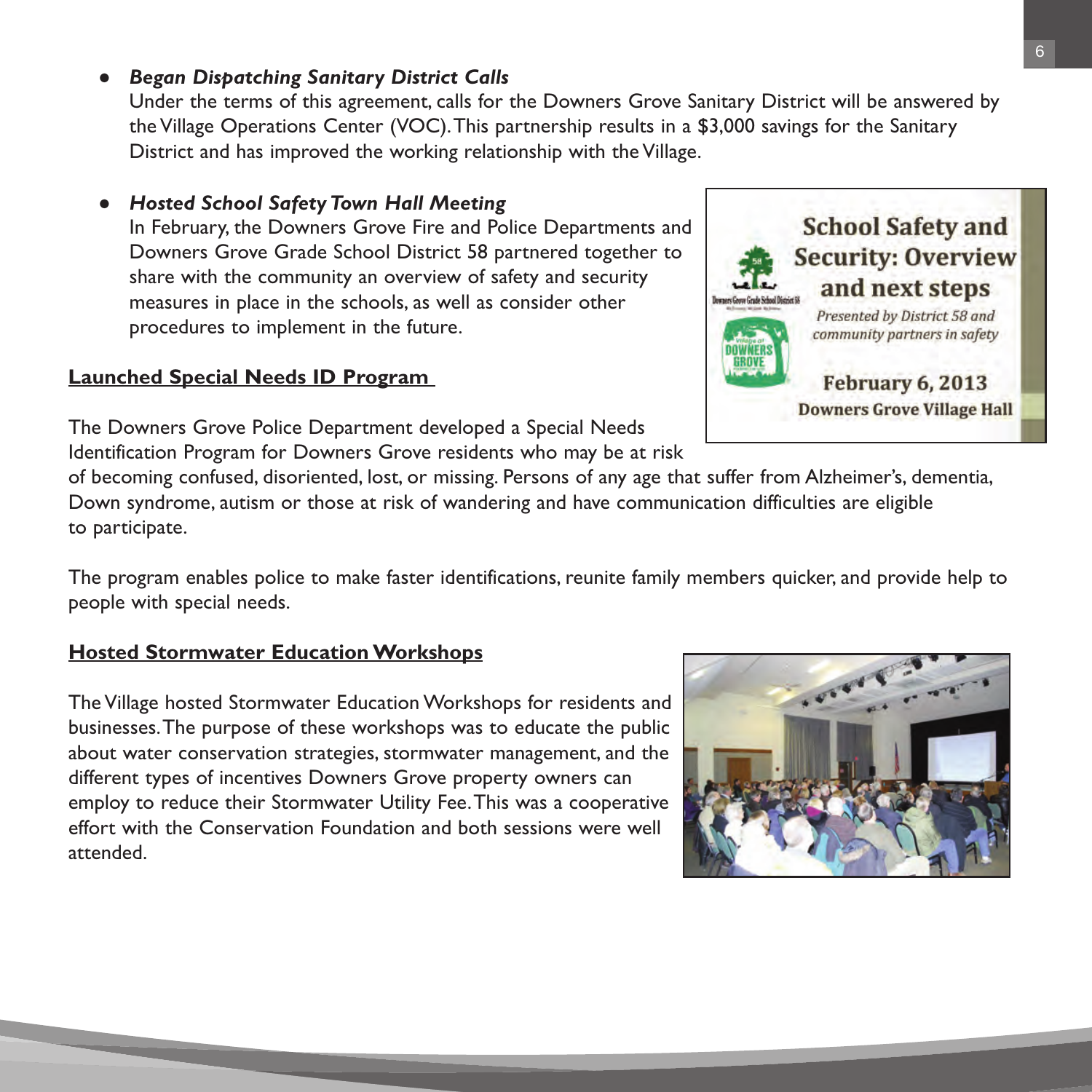# **Facilitated FEMA Reimbursements for Residents**

The Village served as a facilitator between FEMA and residents during the period of the [April 2013 flood.](http://www.downers.us/public/docs/top_stories/StormReport_2013.pdf) As a result of these efforts, FEMA distributed \$1,674,682 to 522 Downers Grove residents to help cover flood damage expenses.

#### **Improved Flood Community Rating System**

The Village's ongoing efforts to effectively manage stormwater resulted in a 20% flood insurance premium discount for property owners within the floodplain, which will begin May 1, 2014. This represents a 5% increase in discounts over the current rates as part of the National Flood Insurance Program (NFIP).

On August 16, 2013, the Village was notified that FEMA agents were recommending Downers Grove's rating under the NFIP Community Rating System (CRS) be improved from CRS 7 to CRS 6, resulting in greater insurance premium discounts for property owners in the floodplain. There were over a dozen stormwater best practices and activities in place by the Village that were recognized by the rating agency. Some of these practices include Village flood protection standards, local flood studies, and open space preservation. Overall, the improved rating points to the effectiveness of the Village's proactive approaches to stormwater management and mitigating flood risk.

Although the discounts apply to floodplain properties only, all properties in Downers Grove can purchase flood insurance because the Village participates in the NFIP.

# **III. TOP QUALITY INFRASTRUCTURE**

#### **Implemented [Stormwater Utility](http://www.downers.us/res/stormwater-management/stormwater-utility)**

In 2013 the Village moved from a property tax approach to a fee-based system to fund the operation, maintenance and construction of the stormwater system.

There are multiple benefits to implementing a fee-based system:

- All properties in the Village share in the cost of operating and maintaining the stormwater system.
- Fees provide a predictable and sustainable funding source.
- A heightened sense of awareness of the stormwater management system is created.
- Property owners are encouraged to reduce the amount of run-off from their property by installing rain barrels, rain gardens and detention basins, and may be eligible for a credit to their stormwater fee.



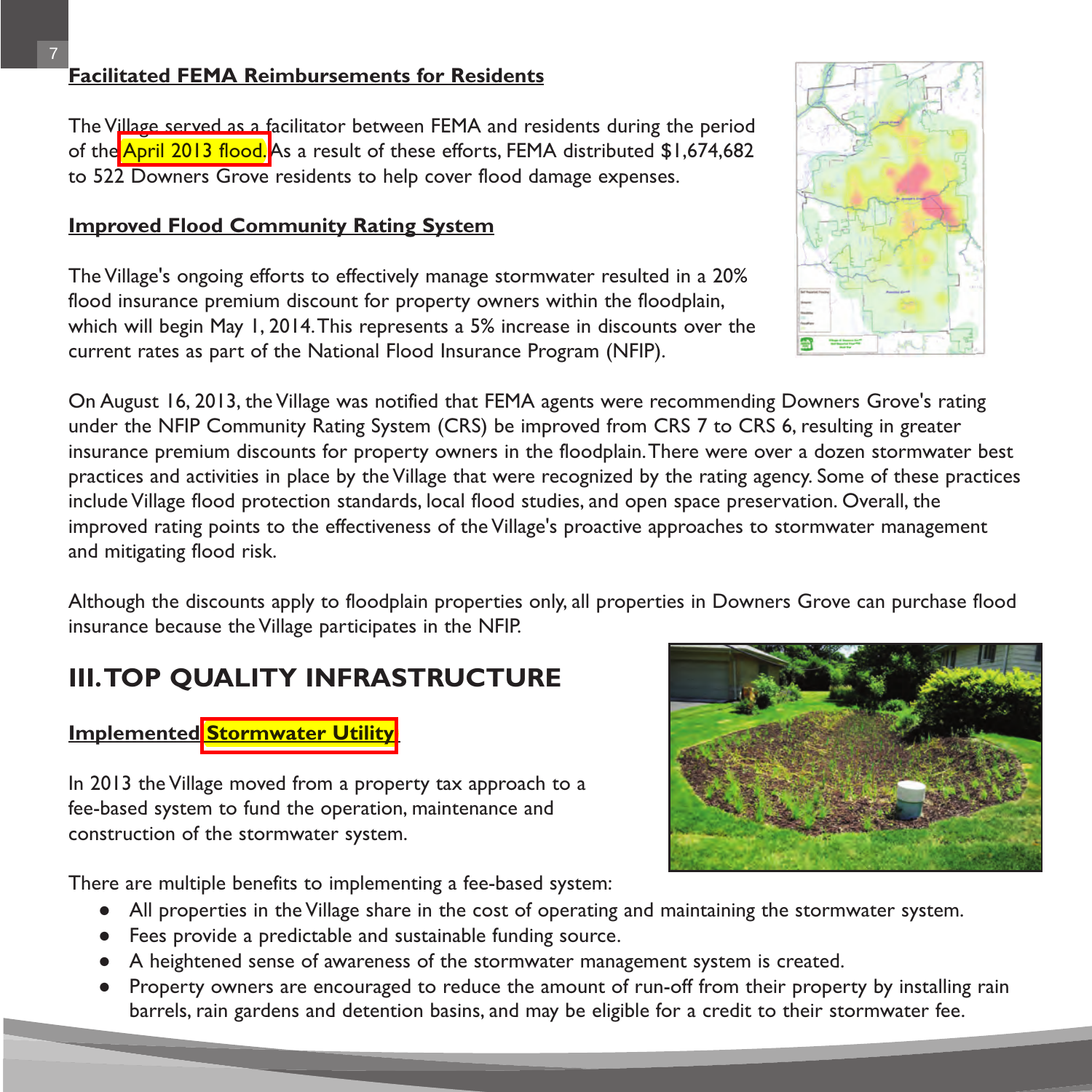#### **Infrastructure Investment**

The Village continues to invest in all infrastructure systems so that each system meets or exceeds performance and maintenance standards. In 2013, the Village invested \$20 million to improve streets, sidewalks, the water system, and the stormwater system. Here are the major highlights:



● *Washington Street Watermain/Road Improvements - \$860,000* The project included watermain, stormsewer and sanitary sewer improvements. This coordinated investment in infrastructure provides cost effective delivery of water and sanitary services and improved drainage. It has also resulted in safer and more aesthetically appealing streets and sidewalk.

#### ● *Concorde Square Unit 2 - \$2,870,000*

This project consisted of the reconstruction of the asphalt roadways and curb on the following streets within the subdivision: Camden, Ticonderoga, Alamance, Monmouth, Valley Forge, and Bunker Hill.

#### ● *Oak Grove Unit 3 - \$1,550,000*

This project included the reconstruction of Oak Grove, Scheldrup, Branding, and Frontage Road. The materials used to lay the roadway in this development, built in the mid-1970s, were much too thin for the amount of traffic they now carry. The entire road system within the subdivision was reconstructed.

#### ● *Roadway Maintenance - over \$4,000,000*

In 2013 the annual maintenance of Village streets involved over 43 street segments or about 10 miles. Projects include pavement removal and replacement, repairs to existing curb and gutter/sidewalk ramps, surface milling and repaving and all related restoration. Streets generally remain open to traffic during most of this activity.

#### ● *Watermain Extensions and Replacements*

- Extended watermain loop in newly annexed area \$500,000
- Watermain replacements \$1,275,000
- *New Sidewalks \$500,000*

Projects include replacing potentially hazardous sections of sidewalk, as well as new installations on streets that previously had none.



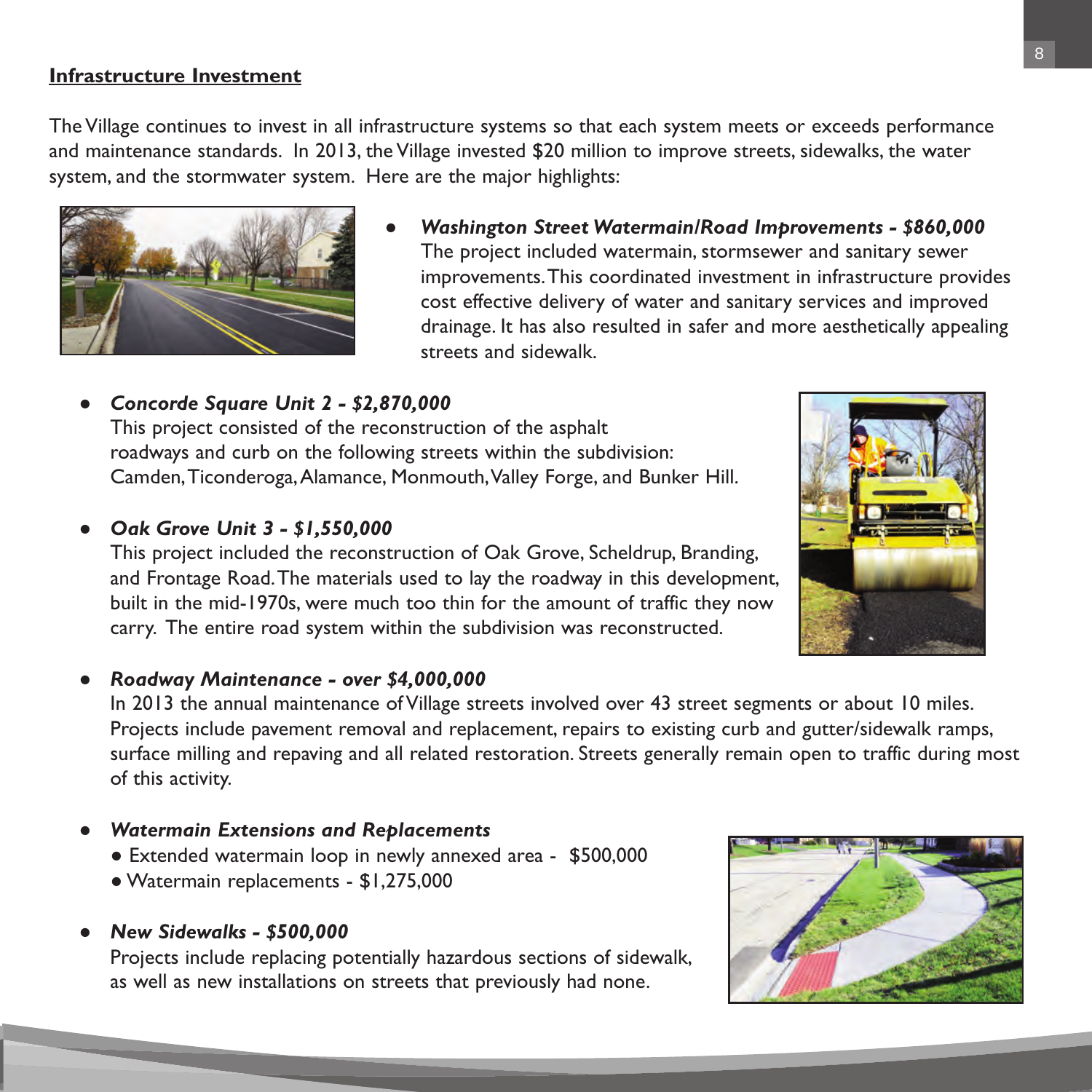### **ComEd Town Hall Meeting**



The Village hosted a ComEd Town Hall meeting on September 19, 2013, at the Public Works Building, 5101 Walnut Avenue. The purpose of the meeting was to report on the progress of ComEd's reliability improvements made during the past year and facilitate ComEd's response to those in the Deer Creek and Hillcrest areas. It was also an opportunity for residents to communicate any ongoing concerns to ComEd.

The success of this process and the improved communication

with ComEd has made the meeting an annual event. In 2011, the Village presented the findings of their [Reliability Report to ComEd r](http://www.downers.us/public/docs/publications/ComEdReport2013.pdf)epresentatives in a town hall forum. As a result, ComEd has taken action on the Village's recommendations to improve reliability including:

- Make improvements to the distribution system to reduce outages caused by faulty equipment.
- Increase tree trimming to reduce outages caused by tree contact during severe storms.
- Make improvements to the 10 circuits that have experienced the greatest number of outages and continue to make improvements to the remaining circuits once the top 10 are corrected.

#### **Constructed Downtown Dumpster Enclosure**

This dumpster enclosure on the northwest corner of the downtown parking deck site, houses one large refuse dumpster, two smaller recycling dumpsters and grease containers. Businesses that use the dumpsters and/or grease containers are responsible for all collection costs on a pro-rated basis.



Benefits of the dumpster enclosure at this location include:

- Improved aesthetics in an area that is highly visible to pedestrians and drivers that use the parking facility.
- Consolidation of four existing refuse dumpsters collected by multiple haulers into one single dumpster that is collected by a single hauler, reducing the overall collection costs for the partipating business.
- Provides recycling for nearby businesses.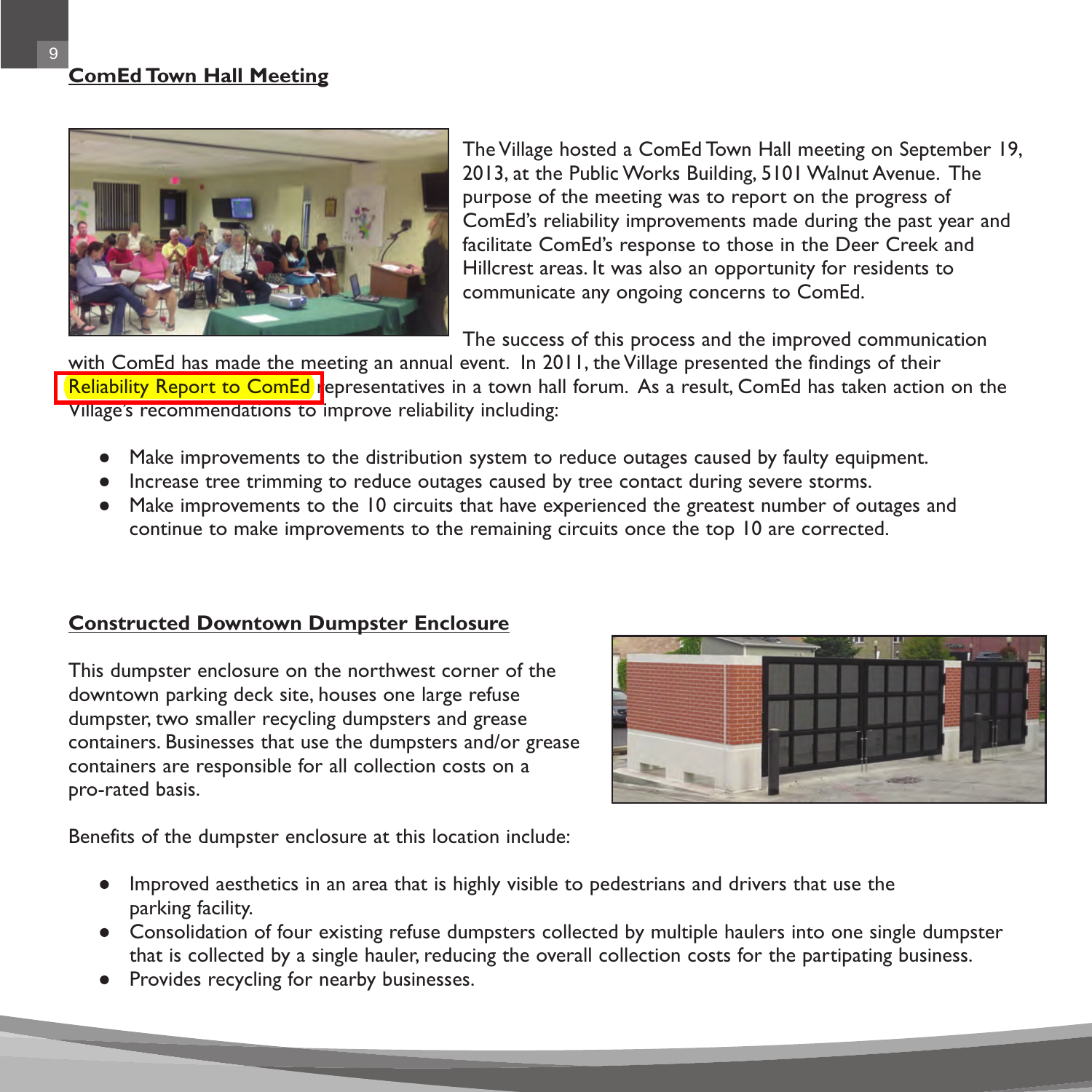# **IV. STRONG, DIVERSE LOCAL ECONOMY**

# **Business Attraction**

The Downers Grove Economic Development Corporation (EDC) is an independent, not-for-profit entity supported by the Village of Downers Grove and over 20 private-sector businesses. The Village is committed to strengthening and enhancing the local economy through the EDC's efforts to attract jobs and employers to Downers Grove, as well as retain established businesses.

# **Economic Development Wins**

- American Society of Gastrointestinal Endoscopy (ASGE) opened headquarters in Downers Grove
- Advocate Health Care opened headquarters at Highland Landmark
- Fresenius Medical occupied 3500 Lacey
- Grundfos opened North American headquarters at 2001 Butterfield
- Havi Global Solutions opened headquarters at 3500 Lacey
- Invesco Power Shares opened regional headquarters at 3500 Lacey Road
- Midwestern Universtiy opened medical clinic
- Midwestern University started construction on auditorium
- Ray O'Herron- purchased and will relocate to Grove Shopping Center
- Shop & Save opened new store on Lemont Road
- Art Van Furniture Store attracted to vacant Home Depot Expo Building

Sales tax revenue generated in 2013 by these combined efforts increased by \$400,000.

### **Economic Incentive Agreements**

[Sales tax rebate agreements](http://www.downers.us/public/docs/top_stories/economic%20incentives%20101.pdf) are an important component of Downers Grove's economic development strategy. All retail stores generate sales tax revenue which the Village uses to pay for public services. National retailers and car dealerships generate significant tax revenues, create jobs, and serve as catalysts for other business

development. Competition among local communities for new businesses is fierce and incentives often provide the edge needed to create new opportunities and revenues where there otherwise would be none. In 2013, agreements were made with Art Van Furniture, Lamborghini, and Aston Martin.













**Shop'n Save**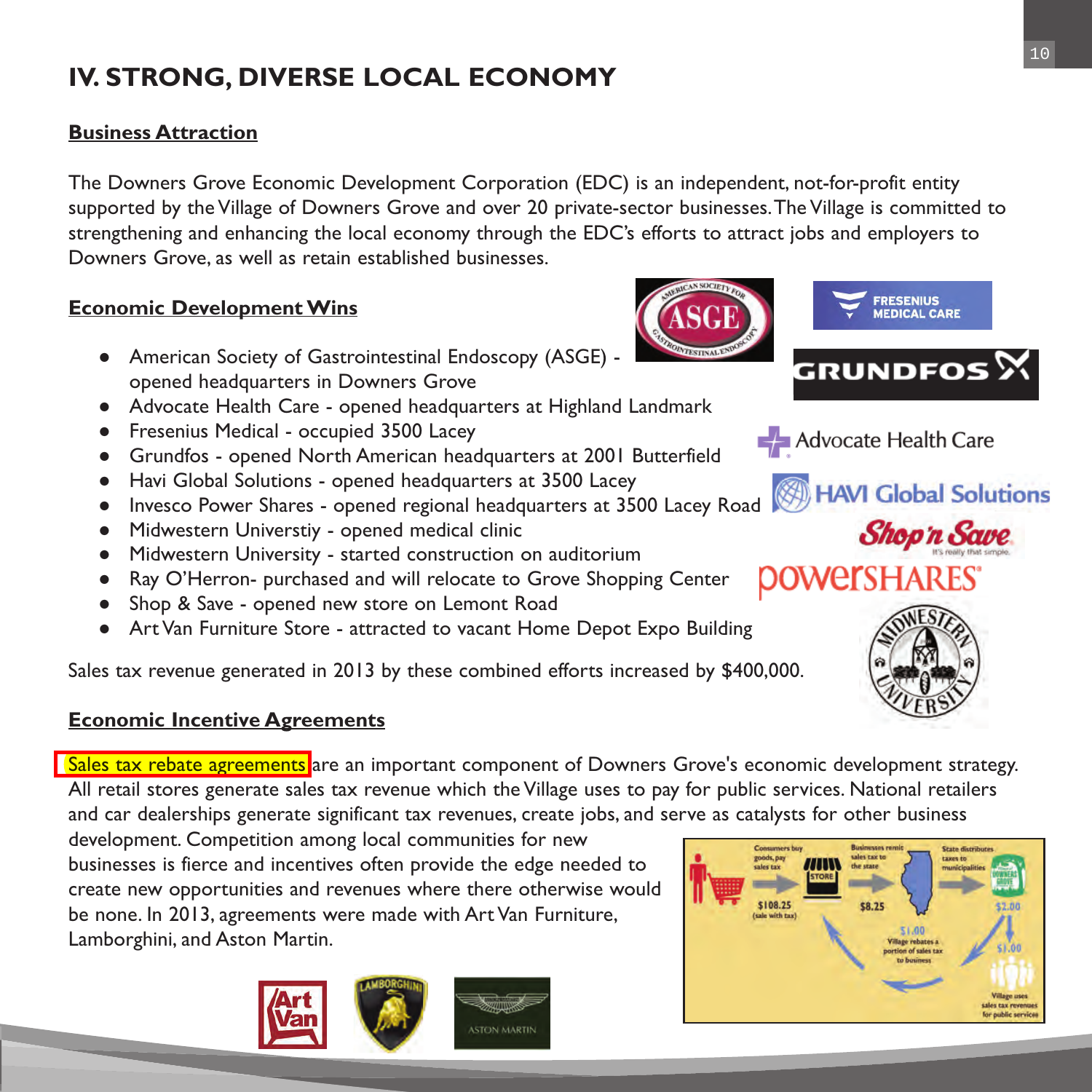# **Created Fairview Fire District SSA**

The Village and Fairview Fire Protection District (FFPD), working with DuPage County, created a special service district (SSA) to provide a sustainable funding source for this service. The Village has provided fire and emergency medical services to the unincorporated area near 39th Street and Fairview Avenue for several decades. For the last several years, the FFPD was not able to pay the Village for the full costs of providing services.

Establishing this SSA has the following benefits:

- Provides a permanent funding source for the cost of Village fire and EMS services for this area;
- Increases annual revenue by \$40,000;
- Guarantees that the District pays full cost of providing services;
- Facilitates the elimination of the Fairview Fire Protection District pursuant to new state law;
- Reduces overlapping governments.

# **Created Green Business Program**

The Village developed the Downers Grov[e Green Business](http://www.downers.us/bus/green-business-recognition-program) Recognition Program. The goal of the program is to recognize businesses that support the Village goals of **Continual Innovation** and **Steward of Fiscal and Environmental Sustainability** and encourages businesses to adopt environmentally sustainable practices, such as waste reduction, conservation of water and energy conservation.



Businesses recognized in 2013 were Bales Mold Service, Competitive Lawn Service and Good Samaritan Hospital.

# **Launched Council** *rEmarks*

In May, the Village launched *[rEmarks](http://www.downers.us/govt/forms-publications/remarks-online-agenda-commenting)*, an online tool that allows residents to provide comments and feedback about Village Council agenda items.

Public input on *rEmarks* opens on the Friday before a Village Council



meeting at 5:00 p.m. and is available until noon on Tuesday, the day of the meeting. Commenters must provide their name and address. Comments are then forwarded to the Village Council prior to the meeting and published on the Village's website.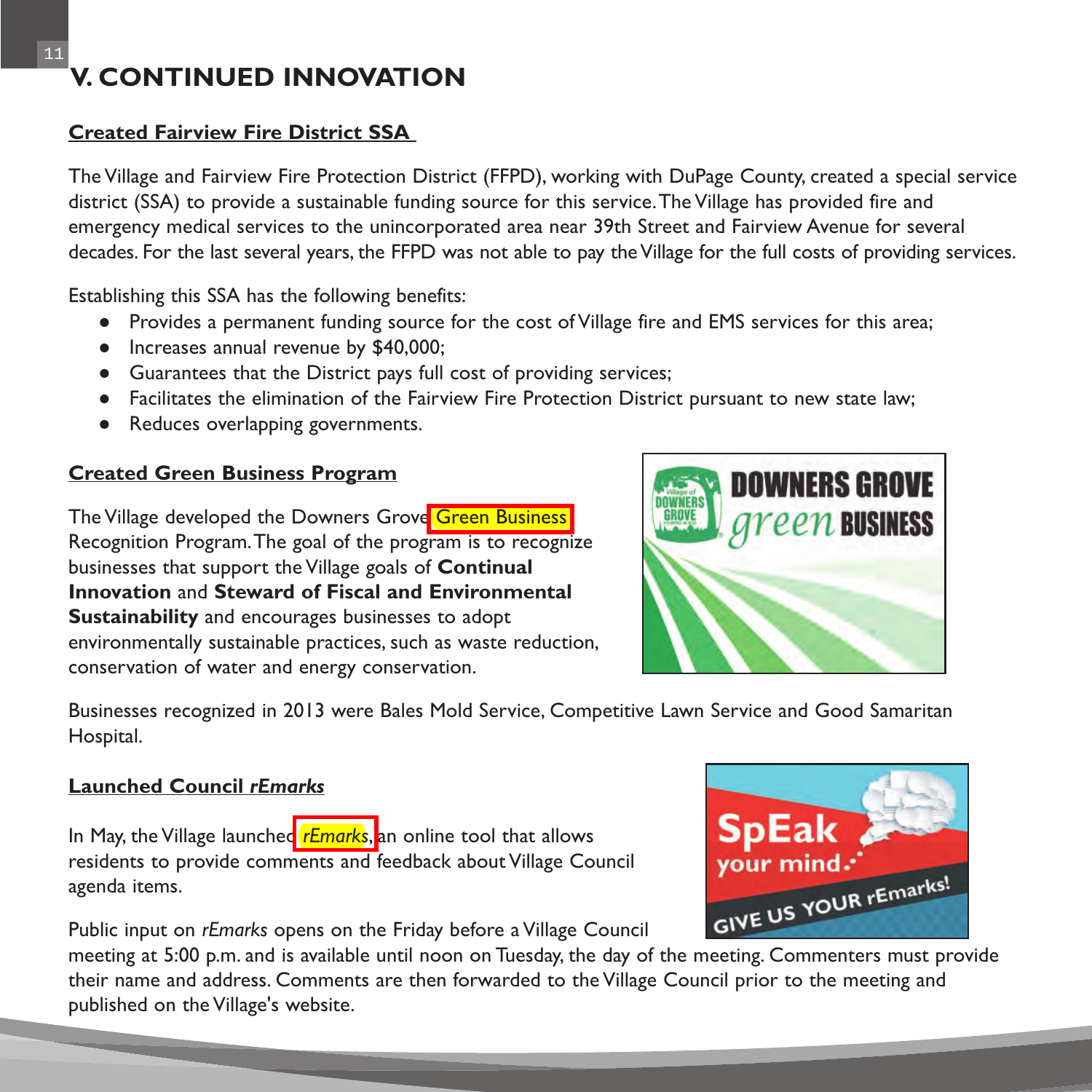### **Created Community Maps**

In 2013, an interactive [Community Map](http://www.downers.us/govt/forms-publications/community-map) debuted on the Village website. This interactive map shows the location of government facilities, parks and other points of community interest. Users can select from drop down menus to select the location they are looking for.



# **VI. ACHIEVEMENTS**

#### **Awards**

#### *Governor's Sustainability Award*

The Village of Downers Grove is a proud recipient of the 2013 Illinois Governor's Sustainability Award. Downers Grove's commitment to environmental stewardship has been recognized for its best "green" practices in these areas:

- **Waste Reduction and Recycling**
- **Water Conservation and Stormwater Pollution Prevention**
- **Energy Conservation**
- Transportation

Being a *Steward of Financial & Environmental Sustainability* is a goal within the Village Long-Range Plan and seizing opportunities to "green" operations is a high priority. The Village, with input from the Environmental Concerns Commission, has implemented current best practices and developed a roadmap for achieving environmental sustainability.

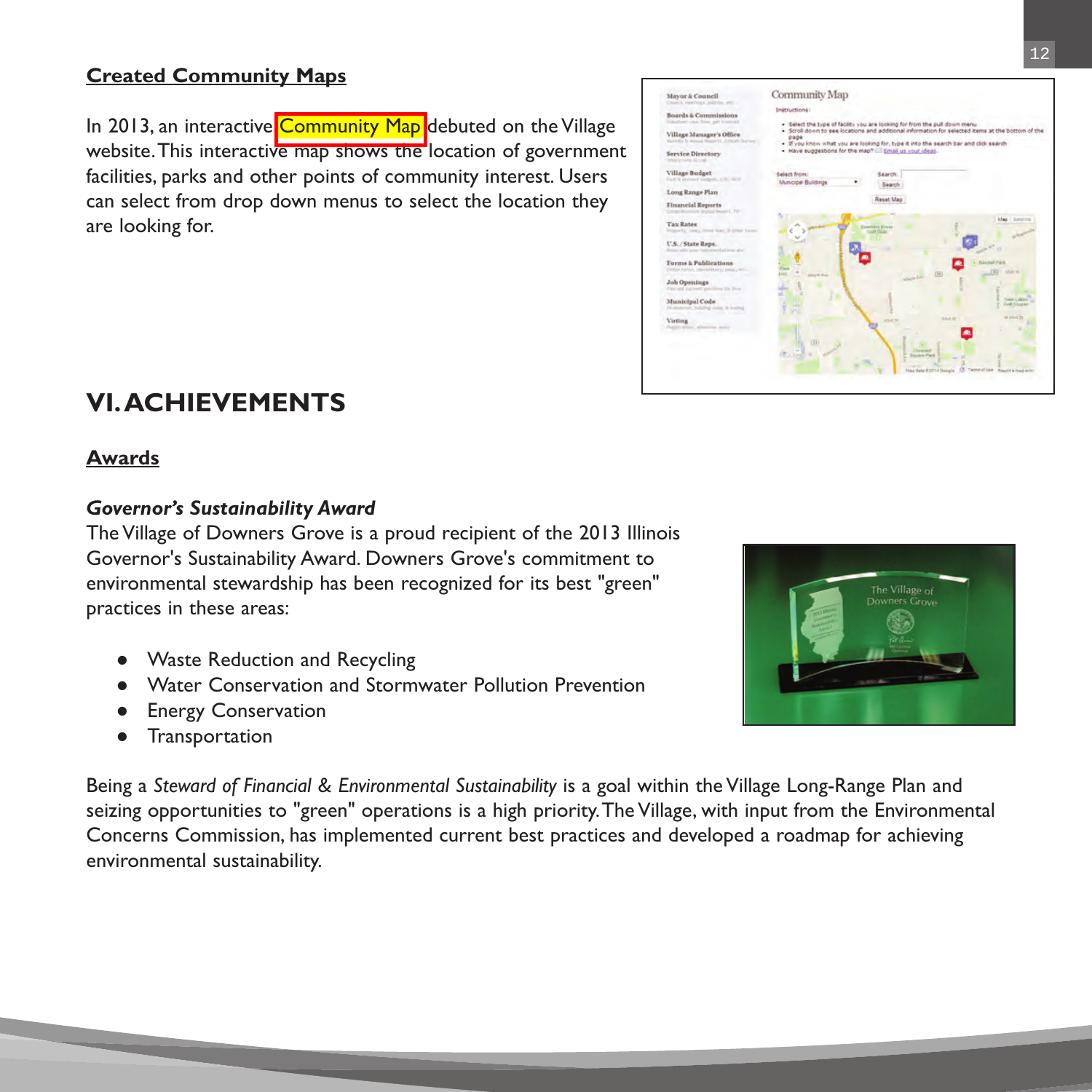#### *Clean Cities Coalition Green Fleet Award*

The Village of Downers Grove was selected as one of the Top 20 Government Green Fleets in North America. Each year the Government Green Fleet Award recognizes the top 100 fleets for their dedicated use of alternative fuel and hybrid vehicles. These awards are supported by the Clean Cities Coalition, which is operated by the U.S. Department of Energy. Downers Grove was the only community recognized in the Chicagoland area. Of the 176 units within the Village's fleet, including on and off road vehicles and equipment, 83% utilize some form of alternative fuel. These alternatives include Biodiesel (B-20), E-85 (Ethanol), Compressed Natural Gas (CNG), propane, solar power, and hybrid combinations.

#### *Illinois Traffic Safety Challenge*

The Downers Grove Police Department received recognition in the 2012 Illinois Traffic Challenge, as the top agency in the state for municipal agencies with 66 to 100 sworn officers for their overall approach to traffic safety. In addition, the Department received the 2012 Pedestrian and Bike Safety award, which recognizes law enforcement agencies for their efforts in bicycle and pedestrian education.

### *Government Finance Officers Association (GFOA) Distinguished Budget Presentation award for the 2013 Municipal Budget document.*

This is the fourth consecutive year that Village Finance Director Judy Buttny and staff have been honored with this significant achievement, which reflects the commitment to meeting the highest principles of governmental budgeting. The 2013 Municipal Budget satisfied nationally recognized guidelines for effective budget presentations. The guidelines are designed to assess how well an entity's budget serves as a policy document, a financial plan, an operations guide and a communications device. The Village's budget was rated proficient in all four of these categories.

#### *GFOA - Certificate of Achievement for Excellence in Financial Reporting for the Comprehensive Annual Financial Report (CAFR)*

"The Certificate of Achievement is the highest form of recognition in the area of governmental accounting and financial reporting, and its attainment represents a significant accomplishment by a government and its management," according to a GFOA news release.

This award is issued following a review by an impartial panel of judges and recognizes the Village's "spirit of full disclosure" in the telling of its financial story. The professional manner in which the CAFR is organized and presented was cited as motivating factors which encourage potential users to read the document. The CAFR provides a detailed, audited account of all financial activity for the funds and departments in the Village organization. It is published within six months from the close of each fiscal year.